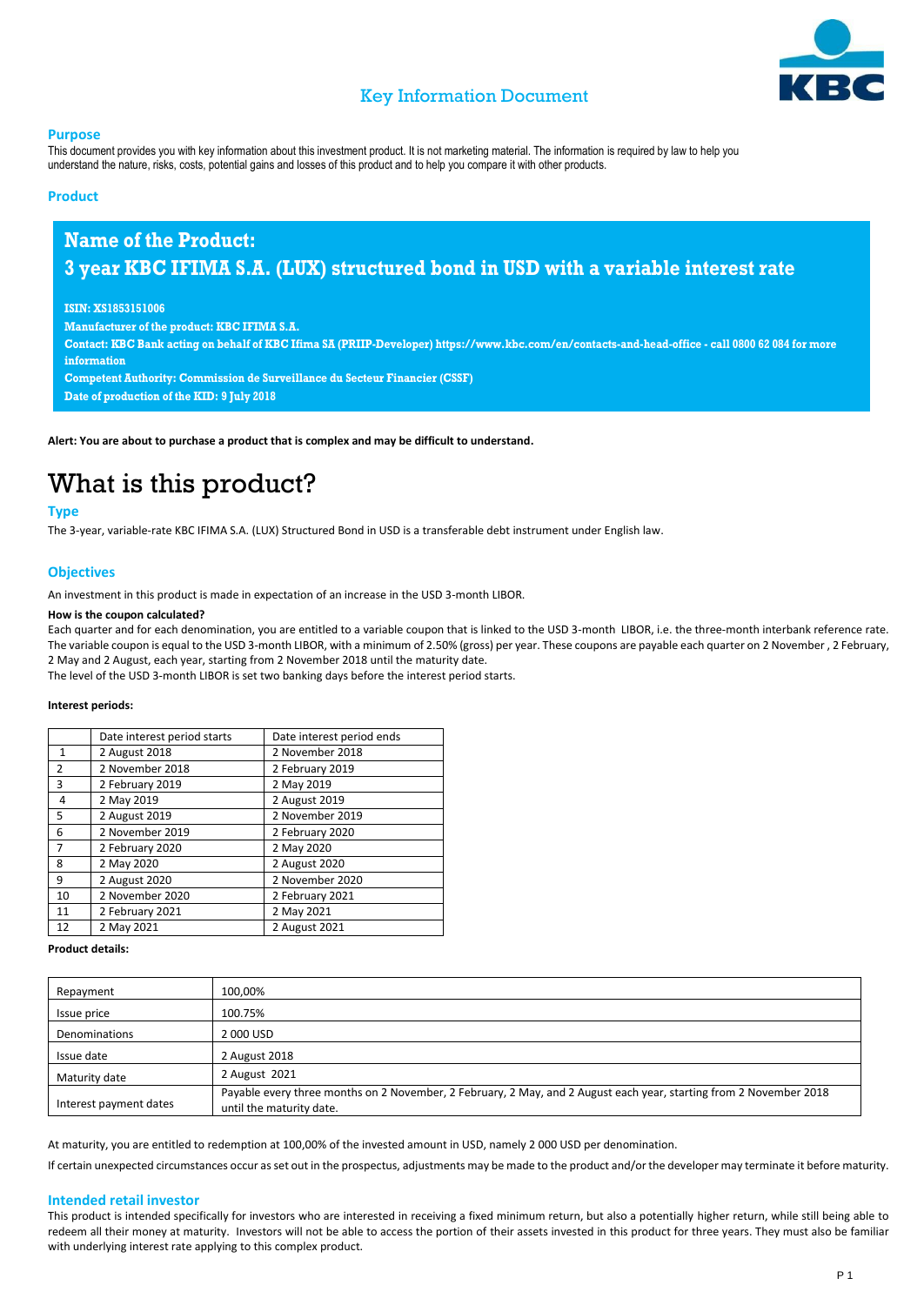### What are the risks and what could I get in return?

### **Risk indicator**



The summary risk indicator is a guide to the level of risk of this product compared to other products. It shows how likely it is that the product will lose money because of movements in the markets or because we are not able to pay you. We have classified this product as 1 out of 7, which is 1 the lowest risk class. This rates the potential losses from future performance at a very low level, and poor market conditions are very unlikely to impact our capacity to pay you.

#### **Be aware of currency risk. You will receive payments in a different currency, so the final return you will get depend on the exchange rate between the two currencies. This risk is not considered in the indicator shown above.**

You are entitled to receive back at least 100,00% of your capital and a coupon and a coupon of at least 2.50% (gross). Any amount over this, and any additional return, depends on future market performance and is uncertain.

This protection against future performance does not apply if you sell your investment before maturity.

If we are not able to pay you what is owed, you could lose your entire investment.

### Performance scenarios

| Investment USD 10 000<br><b>Scenarios</b> |                                     | 1 year            | 2 years           | 3 years (Maturity date<br>5 July 2021) |
|-------------------------------------------|-------------------------------------|-------------------|-------------------|----------------------------------------|
| Stress scenario                           | What you might get back after costs | <b>USD 10.297</b> | <b>USD 10.483</b> | <b>USD 10.671</b>                      |
|                                           | Average return each year            | 2,97%             | 2,42%             | 2,24%                                  |
| Unfavourable scenario                     | What you might get back after costs | <b>USD 10.453</b> | <b>USD 10.833</b> | USD 11.123                             |
|                                           | Average return each year            | 4,53%             | 4.17%             | 3,74%                                  |
| Moderate scenario                         | What you might get back after costs | <b>USD 10.577</b> | <b>USD 11.017</b> | USD 11.309                             |
|                                           | Average return each year            | 5,77%             | 5.09%             | 4.36%                                  |
|                                           | What you might get back after costs | <b>USD 10.719</b> | <b>USD 11.241</b> | <b>USD 11.581</b>                      |
| <b>Favourable scenario</b>                | Average return each year            | 7.19%             | 6.21%             | 5,27%                                  |

This table shows the money you could get back during the next three years, under different scenarios, assuming that you invest 10 000 USD.

The scenarios shown illustrate how your investment could perform. You can compare them with the scenarios of other products.

The scenarios presented are an estimate of future performance based on evidence from the past, and are not an exact indicator. What you get will vary depending on how the market performs and how long you keep the investment/product

The stress scenario shows what you might get back in extreme market circumstances, and it does not take into account the situation where we are not able to pay you.

The figures shown include all the costs of the product itself, but may not include all the costs that you pay to your adviser or distributor. The figures do not take into account your personal tax situation, which may also affect how much you get back.

This product cannot be easily cashed in. This means it is difficult to estimate how much you would get back if you cash in before maturity. You will either be unable to cash in early or you will have to pay high costs or make a large loss if you do so. The figures shown include all the costs of the product itself, but may not include all the costs that you pay to your adviser or distributor. The figures do not take into account your personal tax situation, which may also affect how much you get back.

### What happens if KBC IFIMA S.A. is unable to pay out?

The obligations of KBC IFIMA S.A. are guaranteed integrally, irrevocably and unconditionally by KBC Bank NV. Redemption and interest payments depend on the solvency of KBC IFIMA S.A. (the developer) and KBC Bank NV (the guarantor). Investors may lose some or all of their investment and the interest earned in the event of the bankruptcy, or risk of bankruptcy, of the developer or the guarantor, or in the event of a bail-in. If there is a bail-in, the regulator may decide that, should the KBC Bank Group (i.e. KBC Bank NV and its subsidiaries) go bankrupt or there is a risk of bankruptcy, the bonds could be written off in full or in part, or converted into capital instruments (i.e. shares).